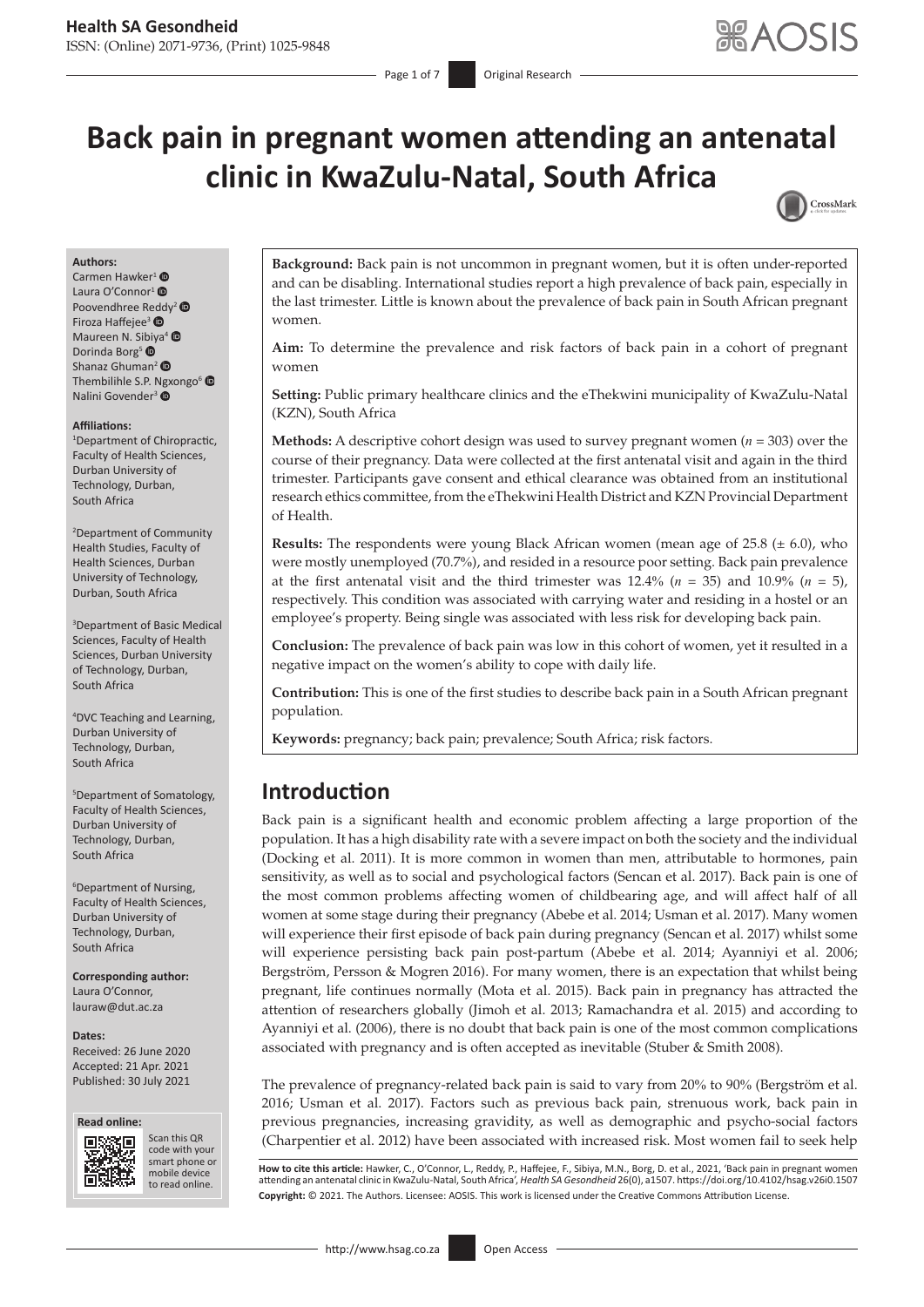until pain interferes with their daily lives (Sencan et al. 2017). Women are often encouraged to believe that their symptoms are temporary and self-limiting (Abebe et al. 2014; Ayanniyi et al. 2006), with their complaints often being dismissed as 'normal aches and pains of pregnancy' (Usman et al. 2017). Despite the high occurrence of pregnancy-related back pain, it remains a trivial aspect of pregnancy healthcare (Quaresma et al. 2010). The condition negatively impacts a woman's functioning and well-being, often resulting in sick leave, altered activities of daily living, deteriorating quality of life and ability to work (Mota et al. 2015). The characteristics of daily activities and their contribution to musculoskeletal (MSK) disorders, especially in pregnancy are not welldocumented (Beaucage-Gauvreau, Dumas & Lawani 2012).

Women in developing countries are subject to intensive activities of daily living. West African women participate in laborious daily activities, ranging from farm work, drawing water from wells and carrying water for long distances, to commercial activities that require carrying heavy loads on their heads (Beaucage-Gauvreau et al. 2012). Intensive farm work and heavy weight-lifting were associated with the increased severity of back pain in Lesotho women (Worku 2000). South Africa has a diverse society, with various social, economic and environmental challenges. There is a high unemployment rate (29.8%) (Statistics South Africa 2011) with a large percentage of female-headed households (Dungumaro 2008). Approximately, 84% of the population depends on the public healthcare system, which is afflicted with human resource shortages and limited resources. This burden negatively impacts quality healthcare for the majority of the population (Benatar 2013). The current management of back pain at primary healthcare (PHC) level has been reported to be ineffective with little conformity to guidelines (Major-Helsloot et al. 2014). The 2000 Millennium Development Goals focus on maternal health, and integrated antenatal care has been posited as a mechanism to reach this target (Fowkes et al. 2016). In a country where the burden of infectious disease outweighs that of non-communicable disorder, there is often little focus on the latter. International literature on the effects of back pain in pregnancy is well established, and has attracted much attention. Moreover, limited data exist on the impact of back pain in pregnant women in developing countries (Charpentier et al. 2012), including South Africa. In light of this and the unique context of South Africa, the current study aimed to provide a description of back pain experienced by a cohort of pregnant women residing in a resource poor setting.

### **Research methods and design Study design**

A descriptive cohort design was used to survey pregnant women  $(n = 303)$ , with the aim to determine back pain characteristics, over the course of their pregnancy. Data were collected at the first antenatal visit and again in the third trimester. The study was conducted between October 2015 and October 2016.

This study was conducted at the antenatal clinic (ANC) in a PHC, in Umkhumbane, eThekwini District Municipality, KZN. There are 16 beds in a Medical Outpatient Unit run by the Provincial and eThekwini Municipality.

### **Study population**

Women presenting at the clinic for their first ANC visit were invited by a trained research nurse, who was fluent in isi-Zulu and English, to participate in the survey. Informed consent was obtained prior to enrolment. All willing participants (*n* = 303) completed the surveys, either in isi-Zulu or English, whilst they waited for their appointment at the clinic.

### **Sources of data**

At the first antenatal visit, data were collected using the patients' clinical records, a socio-demographic questionnaire (developed by Napier et al. [2009]) and an epidemiological questionnaire. Information obtained from the patients' clinical records included height, weight and HIV status. The socio-demographic questionnaire provided data such as demographic characteristics, place of residence, accommodation, employment type and status and education level. The epidemiological questionnaire collected MSK data related to back pain prior to and during pregnancy. The questionnaires were designed by similar studies (Kristiansson, Svärdsudd & Von Schoultz 1996; Skaggs et al. 2007); the modified Nordic Pain Questionnaire (Crawford 2007) and the Bournemouth pain questionnaire (BQ)(Bolton & Breen 1999). Additional items added to the modified Nordic Pain Questionnaire included 'when did the pain start?', 'is your pain: mild, moderate or severe', 'has your pain interfered with your ability to perform your daily activities, such as gardening, house work, etc.' and 'has the pain affected your ability to work?'. The questionnaire was assessed for content and face validity through an expert group discussion and pilot tested for suitability for the target population. It was re-administered at the third trimester, but excluded questions relating to pre-pregnancy back pain.

#### **Statistical analysis**

The IBM statistical package, SPSS version 24 (IMB Analytics) was used to analyse the data. A *p*-value of less than 0.05 indicated statistical significance. Descriptive statistics were used to describe the data. All relationships investigated were categorical in nature, thus Chi-square test and or Fischer's exact tests were utilised.

### **Ethical considerations**

Ethical clearance was given by the Durban University of Technology's Institutional Research Ethics Committee (reference number: REC106/17), eThekwini Health District and KZN Provincial Department of Health prior to commencement of data collection.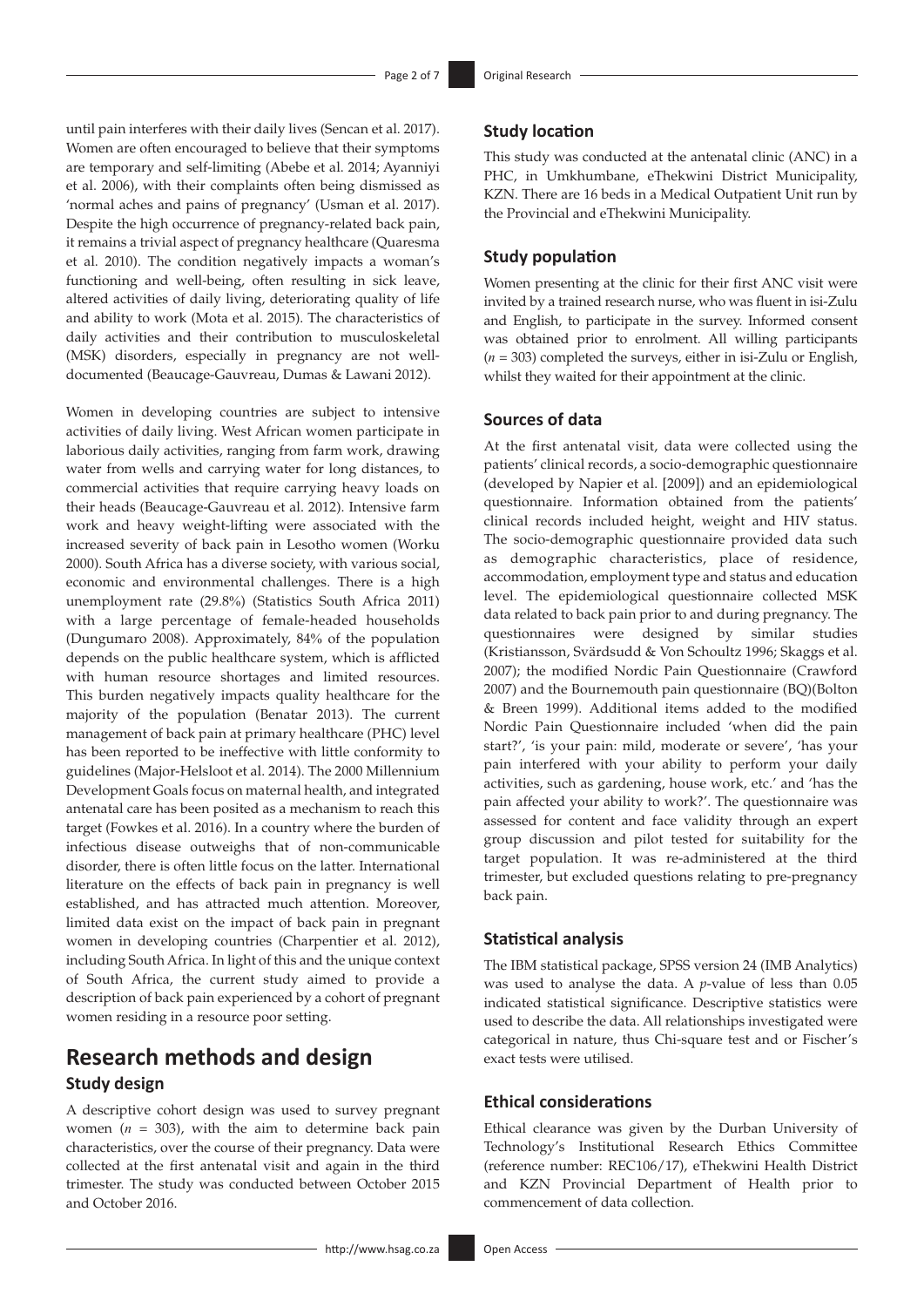## **Results**

The mean participant age was  $25.8 \ (\pm 6.0)$  with the majority being between 18 and 24 years (44.6%, *n* = 135). All participants were black Africans (*n* = 303), with 82% having a marital status of single ( $n = 246$ ). Unemployment was 70.7% (*n* = 212), with 77% of participants having obtained a secondary level of education (*n* = 228). More than half of the participants resided in a town, city or township (54.1%,  $n = 160$ ), either rented or owned their house and flat  $(36.6\%$ ,  $n = 107$ ) or lived with a friend or relative (31.2%,  $n = 91$ ). The body mass index (BMI) of the women showed that 32.4% of them  $(n = 82)$  were overweight and 26.9% of them  $(n = 68)$ were obese. Furthermore, 38.7% were nulliparous (*n* = 98) and 51.2% were multigravida ( $n = 155$ ). Of the total 303 recruited, only 47 women returned to the clinic at trimester three for continued antenatal care.

Back pain prevalence was reported pre-pregnancy as 5.6%  $(n = 17)$ , this increased to 12.4%  $(n = 35)$  at the first antenatal

**TABLE 1:** Location, duration, severity and impact of back pain in the first and third trimester.

| <b>Variables</b>                                         |                  |                          |                          | <b>First antenatal visit</b> |                  |                          |                  | <b>Third trimester visit</b> |
|----------------------------------------------------------|------------------|--------------------------|--------------------------|------------------------------|------------------|--------------------------|------------------|------------------------------|
|                                                          |                  | <b>NP</b><br>$(n = 8)$   |                          | M/UBP<br>$(n = 14)$          |                  | <b>LBP</b><br>$(n = 24)$ |                  | <b>LBP</b><br>$(n = 5)$      |
|                                                          | $\boldsymbol{n}$ | $\frac{0}{0}$            | $\boldsymbol{n}$         | $\frac{0}{0}$                | $\boldsymbol{n}$ | $\frac{0}{0}$            | $\boldsymbol{n}$ | $\frac{0}{0}$                |
| Duration $(n = 7)$                                       |                  |                          |                          |                              |                  |                          |                  |                              |
| < 2 weeks                                                | $\mathbf{1}$     | 14.3                     | 6                        | 66.7                         | $\overline{7}$   | 41.2                     | $\overline{a}$   |                              |
| 3-8 weeks                                                | 3                | 42.9                     | $\mathbf{1}$             | 11.1                         | 3                | 17.6                     | $\overline{a}$   | $\overline{\phantom{a}}$     |
| 3-6 months                                               | $\overline{a}$   | $\overline{\phantom{0}}$ | $\overline{\phantom{0}}$ | $\overline{a}$               | $\overline{2}$   | 11.8                     | $\overline{2}$   | 66.7                         |
| > 6 months                                               | 3                | 42.9                     | $\overline{2}$           | 22.2                         | 5                | 29.4                     | $\mathbf{1}$     | 33.3                         |
| Severity $(n = 7)$                                       |                  |                          |                          |                              |                  |                          |                  |                              |
| Mild                                                     | 3                | 42.9                     | 3                        | 25.0                         | 10               | 47.6                     | $\overline{2}$   | 40.0                         |
| Moderate                                                 | 4                | 57.1                     | 7                        | 58.3                         | 9                | 42.9                     | $\overline{2}$   | 40.0                         |
| Severe                                                   |                  |                          | $\overline{2}$           | 16.7                         | $\overline{2}$   | 9.5                      | 1                | 20.0                         |
| <b>Impact on activities</b><br>of daily living $(n = 7)$ |                  |                          |                          |                              |                  |                          |                  |                              |
| Yes                                                      | 3                | 42.9                     | 5                        | 45.5                         | 6                | 31.6                     | $\overline{2}$   | 40.0                         |
| <b>No</b>                                                | $\overline{4}$   | 57.1                     | 6                        | 54.5                         | 13               | 68.4                     | 3                | 60.0                         |

NP, neck pain; M/UBP, mid/upper back pain; LBP, low back pain.

| TABLE 2: Activities of daily living and back pain prevalence. |  |  |  |  |
|---------------------------------------------------------------|--|--|--|--|
|---------------------------------------------------------------|--|--|--|--|

visit ( $n = 283$ ), with 10.9% ( $n = 5$ ) reporting suffering back pain at the third trimester visit  $(n = 47)$ . At the first antenatal visit, the most common area affected was the low back pain (LBP), with the majority reporting that the pain started within 2 weeks of the first antenatal visit (41.2%, *n* = 7). The pain was described as mild in nature (47.6%, *n* = 10) and that it had little impact on their activities of daily living  $(54.6\%, n = 6)$ . At the third trimester, the participants reported experiencing LBP only, of these participants, 66.7%  $(n = 2)$  reported that the pain started by the first antenatal visit and they described the pain as mild to moderate. In addition, 40% (*n* = 2) of those who suffered LBP in the third trimester indicated that it affected their activities of daily living (Table 1).

Many of the respondents partook in daily activities such as carrying water (30%,  $n = 88$ ) and house work (73%;  $n = 214$ ) with very few doing manual labour  $(7.2\%, n = 21)$  or gardening (4.4%, *n* = 13). The only activity of daily living that was associated with back pain pre-pregnancy (*p* < 0.001) and at the first antenatal visit  $(p = 0.009)$  was carrying water (Table 2).

Participants were asked, at the first antenatal and third trimester visit, about the impact of their back pain, on their ability to socialise, their frame of mind, the ability to cope with the pain and if the pain raised enough concern for them to seek treatment. The majority of the participants, at the first antenatal visit reported that the back pain had little impact on their lives (Table 3), whereas those returning for the third trimester visit showed a decreased ability to cope with the pain  $(57.9\%, n = 11)$ . However, only one person sought treatment (7.1%).

No significant relationships were found between back pain prevalence and socio-demographic characteristics of the participants except for their type of accommodation. Staying in a hostel or at an employee's property was

| <b>Variables</b>     |       |               |             |               |     |               |                  |       |               |     | <b>Back pain prevalence</b>  |           |               |                  |              |               |              |                       |    |               |                  |
|----------------------|-------|---------------|-------------|---------------|-----|---------------|------------------|-------|---------------|-----|------------------------------|-----------|---------------|------------------|--------------|---------------|--------------|-----------------------|----|---------------|------------------|
|                      |       |               |             | Pre-pregnancy |     |               |                  |       |               |     | <b>First antenatal visit</b> |           |               |                  |              |               |              | Third trimester visit |    |               |                  |
|                      | Total | $\frac{0}{0}$ | Yes         | $\frac{0}{0}$ | No  | $\frac{0}{0}$ | $\boldsymbol{p}$ | Total | $\frac{0}{0}$ | Yes | $\frac{0}{0}$                | <b>No</b> | $\frac{0}{0}$ | $\boldsymbol{p}$ | <b>Total</b> | $\frac{0}{0}$ | Yes          | $\frac{0}{0}$         | No | $\frac{0}{0}$ | $\boldsymbol{p}$ |
| Carry water          |       |               |             |               |     |               |                  |       |               |     |                              |           |               |                  |              |               |              |                       |    |               |                  |
| Yes                  | 88    | 30.0          | 13          | 30.0          | 75  | 25.6          | $0.001*$         | 83    | 29.7          | 17  | 6.1                          | 66        | 23.7          | 0.009            | 14           | 32.6          | $\mathbf{1}$ | 2.3                   | 13 | 30.2          | 1.000            |
| <b>No</b>            | 205   | 70.0          | 3           | 1.0           | 202 | 68.9          |                  | 196   | 70.3          | 17  | 6.1                          | 179       | 64.2          |                  | 29           | 67.4          | 4            | 9.3                   | 25 | 58.1          |                  |
| Total                | 293   | 100.0         | 16          | 5.5           | 277 | 94.5          |                  | 279   | 100.0         | 34  | 12.2                         | 245       | 87.8          |                  | 43           | 100.0         | 5            | 11.6                  | 38 | 88.4          |                  |
| Gardening            |       |               |             |               |     |               |                  |       |               |     |                              |           |               |                  |              |               |              |                       |    |               |                  |
| Yes                  | 13    | 4.4           | $\mathbf 0$ | 0.0           | 13  | 4.4           | 1.000            | 12    | 4.3           |     | 0.4                          | 11        | 3.9           | 1.000            | 2            | 4.7           | $\Omega$     | 0.0                   | 2  | 4.7           | 1.000            |
| <b>No</b>            | 280   | 95.6          | 16          | 5.5           | 264 | 90.1          |                  | 267   | 95.7          | 33  | 11.8                         | 234       | 83.9          |                  | 41           | 95.3          | 5            | 11.6                  | 36 | 83.7          |                  |
| Total                | 293   | 100.0         | 16          | 5.5           | 277 | 94.5          |                  | 279   | 100.0         | 34  | 12.2                         | 245       | 87.8          |                  | 43           | 100.0         | 5            | 11.6                  | 38 | 88.4          |                  |
| <b>House work</b>    |       |               |             |               |     |               |                  |       |               |     |                              |           |               |                  |              |               |              |                       |    |               |                  |
| Yes                  | 214   | 73.0          | 9           | 3.1           | 205 | 70.0          | 0.147            | 200   | 71.7          | 22  | 7.9                          | 178       | 63.8          | 0.416            | 33           | 76.7          | 4            | 9.3                   | 29 | 67.4          | 1.000            |
| <b>No</b>            | 79    | 27.0          |             | 2.4           | 72  | 24.6          |                  | 79    | 28.3          | 12  | 4.3                          | 67        | 24.0          |                  | 10           | 23.3          |              | 2.3                   | 9  | 20.9          |                  |
| Total                | 293   | 100.0         | 16          | 5.5           | 277 | 94.5          |                  | 279   | 100.0         | 34  | 12.2                         | 245       | 87.8          |                  | 43           | 100.0         | 5            | 11.6                  | 38 | 88.4          |                  |
| <b>Manual labour</b> |       |               |             |               |     |               |                  |       |               |     |                              |           |               |                  |              |               |              |                       |    |               |                  |
| Yes                  | 21    | 7.2           | 2           | 0.7           | 19  | 6.5           | 0.321            | 19    | 6.8           | 2   | 0.7                          | 17        | 6.1           | 1.000            | 3            | 7.0           | $\Omega$     | 0.0                   | 3  | 7.0           | 1.000            |
| <b>No</b>            | 272   | 92.8          | 14          | 4.8           | 258 | 88.1          |                  | 260   | 93.2          | 32  | 11.5                         | 228       | 81.7          |                  | 40           | 93.0          | 5.           | 11.6                  | 35 | 81.4          |                  |
| Total                | 293   | 100.0         | 16          | 5.5           | 277 | 94.5          |                  | 279   | 100.0         | 34  | 12.2                         | 245       | 87.8          |                  | 43           | 100.0         | 5            | 11.6                  | 38 | 88.4          |                  |

\*, *p* ≤ 0.05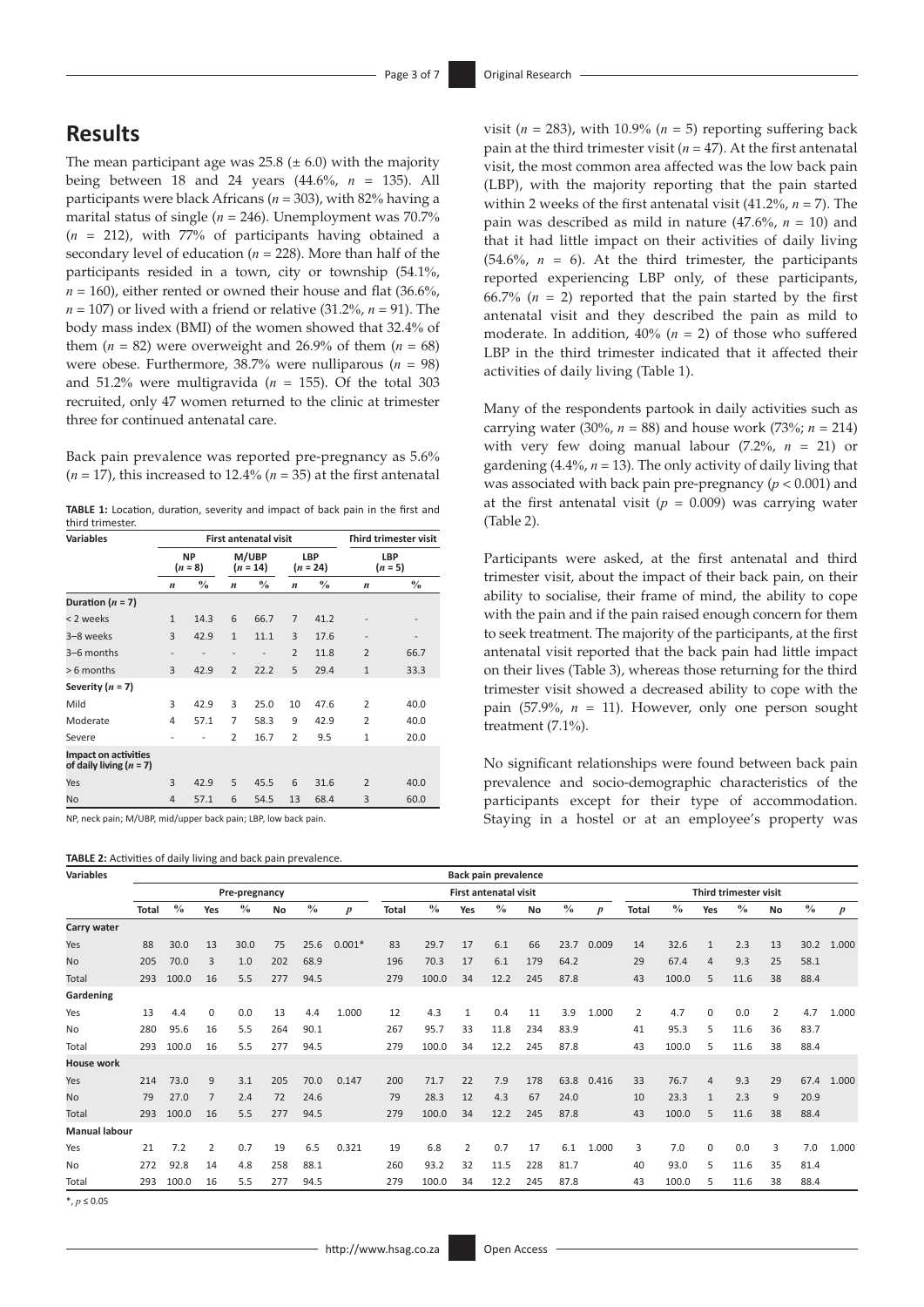| <b>TABLE 3:</b> Impact of back pain on the participants as reported at the first and |  |  |  |
|--------------------------------------------------------------------------------------|--|--|--|
| third trimester visits.                                                              |  |  |  |

| Question                                                |                  | <b>First trimester</b> |                  | <b>Third trimester</b> |
|---------------------------------------------------------|------------------|------------------------|------------------|------------------------|
|                                                         | $\boldsymbol{n}$ | $\frac{0}{0}$          | $\boldsymbol{n}$ | $\frac{0}{0}$          |
| Pain prevented spending time with family<br>and friends |                  |                        |                  |                        |
| Yes                                                     | 13               | 19.4                   | 3                | 14.3                   |
| <b>No</b>                                               | 54               | 80.6                   | 18               | 85.7                   |
| Pain made me concerned about health                     |                  |                        |                  |                        |
| Yes                                                     | 27               | 40.3                   | 7                | 35                     |
| <b>No</b>                                               | 40               | 59.7                   | 13               | 65                     |
| Pain made me feel sad or depressed                      |                  |                        |                  |                        |
| Yes                                                     | 20               | 29.9                   | $\overline{4}$   | 21.1                   |
| <b>No</b>                                               | 47               | 70.1                   | 15               | 78.9                   |
| I am able to cope with the pain                         |                  |                        |                  |                        |
| Yes                                                     | 53               | 80.3                   | 8                | 42.1                   |
| N <sub>o</sub>                                          | 13               | 19.7                   | 11               | 57.9                   |
| I sought treatment for the pain                         |                  |                        |                  |                        |
| Yes                                                     | 21               | 31.3                   | $\mathbf{1}$     | 7.1                    |
| No                                                      | 46               | 68.7                   | 13               | 92.9                   |

associated with pre-pregnancy back pain  $(p = 0.030)$ , whilst being single was associated with less risk for developing back pain (*p* = 0.018; odds ratio [OR] = 0.437; CI: 0.233–0.820) (Table 4).

# **Discussion**

It is estimated that the majority of women will experience some degree of MSK discomfort during pregnancy, of which back pain is most prevalent (Jimoh et al. 2013). Pregnancyrelated back pain ranges from 25% to 90%, with more than 50% of pregnant women suffering with LBP (Wang et al. 2004). Studies in Sub-Saharan Africa are lacking in terms of describing back pain in pregnant women, especially in SA. Our study revealed a low prevalence of back pain in the first (12.4%) and third (11.1%) trimesters of pregnancy. This is in contrast to studies conducted in other developing countries such as India (Usman et al. 2017) and Ethiopia (Abebe et al. 2014), where back pain prevalence was 34.3% and 33.2%, respectively. Many factors can influence the prevalence of pregnancy-related back pain. The participants in this study were mostly young Black females experiencing their first pregnancy.

Half of the participants (50.2%) in this study were below the age of 24. Early childbearing is common in SA with a high prevalence of teenage pregnancies (Panday et al. 2009). In non-pregnant populations, back pain prevalence increases from the third decade (Hoy et al. 2012), yet in pregnancy, the relationship between age and back pain is inconclusive. Our study similar to the study by Abebe et al. (2014) found no relationship between pregnancy-related back pain and age. The marital status of the respondents indicated that most females were single (81.5%). Being separated, divorced or widowed has been associated with a higher incidence of back pain possibly because of a lack of support. Being married increases social support, has health benefits and decreases stress with regard to social, financial and living situations (Reblin & Uchino 2008). Although the respondents in this study were mostly single, many (31.2%) resided with a friend

or relative who could offer social and financial support because of shared living expenses.

The participants in this study consulted a PHC clinic in a resource poor setting. A lack of education, low income, unemployment and disadvantaged living areas have been reported to predispose females to back pain (Silva et al. 2008). In this study, however, no associations between these variables and back pain prevalence were found, irrespective of the trimester. Low socio-economic status and education are often associated with strenuous work activities (Charpentier et al. 2012). Many of the participants in this study engaged in carrying water (30%) and doing housework (73%). Tasks like carrying water can lead to strain on the body resulting in pain (Geere et al. 2018). Results of this study support this finding, as carrying water was the only common activity of daily living that was associated with back pain. In 80% of households where there is no access to water on the property, women and girls are responsible for its collection (United Nations 2019). Crucial household tasks need to be met daily, irrespective of whether or not a woman is pregnant. The characteristics of daily activities and their contribution to MSK disorders, especially back pain are not well-documented (Beaucage-Gauvreau et al. 2012) and in developing countries where these activities are carried out in combination, a cumulative burden may exist.

Some studies suggest that there is an association amongst back pain in pregnancy, parity and gravida (Mogren & Pohjanen 2005; Mohseni-Bandpei et al. 2009; Mota et al. 2015), our data report no associations as most participants reported this pregnancy as their first pregnancy (38.7%). Obesity has been associated as a predictor of chronic widespread MSK pain (Heuch et al. 2013), and there is a global increase in obesity prevalence, especially in SA. Notably, 59.3% of our participants were identified as being overweight. An earlier study suggest that pregnant women with back pain have a higher BMI compared to those without back pain (Mogren & Pohjanen 2005), however, our data demonstrate no association between BMI and back pain prevalence.

The most common spinal pain experienced by the participants was LBP, similar to other studies (Gorginzadeh, Imani & Safari 2016; Mota et al. 2015; Ramachandra et al. 2015; Sencan et al. 2017). At the first antenatal visit, those respondents experiencing neck and upper or mid back pain reported it to be acute and sub-acute, whilst in contrast to those with LBP reported a more chronic nature to their pain. On an average, the pain was rated as mild to moderate, with less than half reporting that it impacted their activities of daily living. The majority of pregnant women do not seek medical advice for back pain until it interferes with their daily activities (Ramachandra et al. 2015). It is often seen as an inevitable part of pregnancy (Stuber & Smith 2008). This is supported by Usman et al. (2017) who suggested that only a small percentage of pregnant women experienced severe back pain. Back pain is often more common in the latter part of pregnancy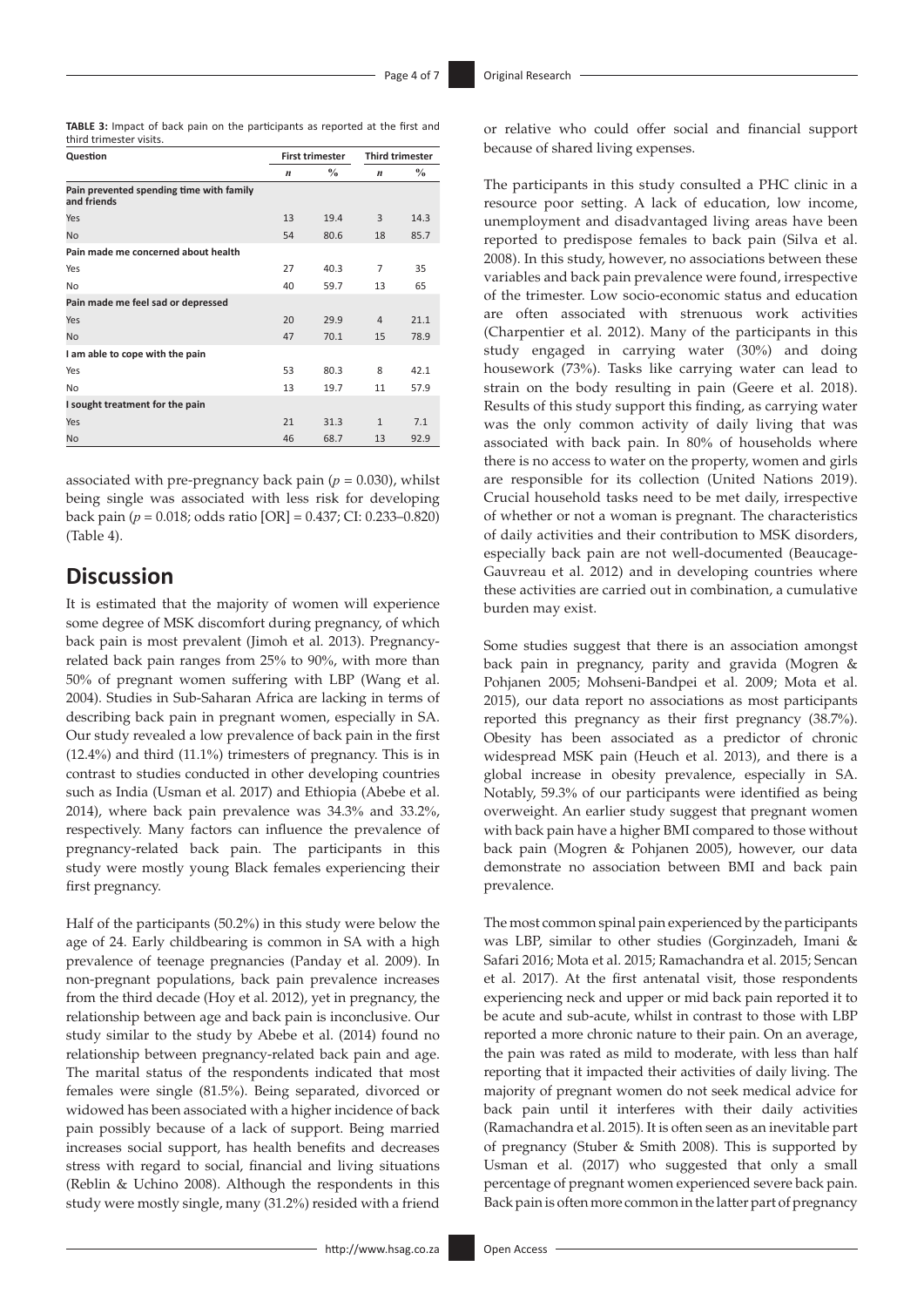| TABLE 4: Socio-demographic factors and back pain prevalence |                          |                            |                          |                  |                          |                                            |          |                          |         |                          |                            |                          |         |                |                  |       |                          |                       |                          |                            |       |
|-------------------------------------------------------------|--------------------------|----------------------------|--------------------------|------------------|--------------------------|--------------------------------------------|----------|--------------------------|---------|--------------------------|----------------------------|--------------------------|---------|----------------|------------------|-------|--------------------------|-----------------------|--------------------------|----------------------------|-------|
| Socio-demographic                                           |                          |                            |                          |                  |                          |                                            |          |                          |         |                          | Back pain prevalence       |                          |         |                |                  |       |                          |                       |                          |                            |       |
| characteristics                                             |                          |                            |                          | Pre-pregnancy    |                          |                                            |          |                          |         |                          | First trimester visit      |                          |         |                |                  |       |                          | Third trimester visit |                          |                            |       |
|                                                             |                          | Total                      |                          | Yes              |                          | å                                          | p        | Total                    |         | yes                      |                            | å                        |         | $\overline{a}$ | Total            |       | Yes                      |                       | å                        |                            | p     |
|                                                             | $\overline{\phantom{a}}$ | వ                          | $\overline{a}$           | $\%$             | $\overline{\phantom{a}}$ | $\mathbf{I}$<br>$\mathcal{S}_{\mathbf{0}}$ |          | $\overline{\phantom{a}}$ | $\%$    | $\overline{\phantom{a}}$ | $\mathcal{S}_{\mathbf{0}}$ | $\overline{\phantom{a}}$ | $\%$    |                | z                | $\%$  | $\overline{\phantom{a}}$ | $\%$                  | $\overline{\phantom{a}}$ | $\mathcal{S}_{\mathbf{0}}$ |       |
| Age                                                         |                          |                            |                          |                  |                          |                                            |          |                          |         |                          |                            |                          |         |                |                  |       |                          |                       |                          |                            |       |
| $<18$                                                       | $\overline{17}$          | $\tilde{\mathbf{e}}$<br>ம் | $\circ$                  | 0.0              | $\overline{17}$          | 5.6                                        | 0.457    | 17                       | 6.0     | $\sim$                   | 0.7                        | 15                       | 5.3     | 0.762          | $\sim$           | 4.3   | 1                        | 50.0                  | 1                        | 50.0                       | 0.150 |
| $18 - 24$                                                   | 135                      | 44.6                       | $\Xi$                    | 3.6              | 124                      | 40.9                                       |          | 127                      | 44.9    | 16                       | 5.7                        | $\overline{11}$          | 39.2    |                | 20               | 43.5  | $\overline{\phantom{0}}$ | 5.0                   | 19                       | 95.0                       |       |
| $25 - 35$                                                   | 126                      | 41.6                       | $\overline{5}$           | 1.7              | 121                      | 39.9                                       |          | 117                      | 41.3    | 16                       | 5.7                        | 101                      | 35.7    |                | 21               | 45.7  | $\sim$                   | 9.5                   | 19                       | 90.5                       |       |
| > 36                                                        | 25                       | 8.3                        | $\overline{ }$           | $0.\overline{3}$ | 24                       | 7.9                                        |          | 22                       | 7.8     | I                        | 0.4                        | 21                       | 7.4     |                | $\infty$         | 6.5   | $\overline{ }$           | 33.3                  | $\sim$                   | 66.7                       |       |
| Total                                                       | 303                      | 100.0                      | $\overline{1}$           | 5.6              | 286                      | 94.4                                       |          | 283                      | 100.0   | 35                       | 12.4                       | 248                      | 87.6    |                | 46               | 100.0 | 5                        | 10.9                  | 41                       | 89.1                       |       |
| Marital status                                              |                          |                            |                          |                  |                          |                                            |          |                          |         |                          |                            |                          |         |                |                  |       |                          |                       |                          |                            |       |
| Married or cohabiting                                       | 49                       | 16.2                       | $\sim$                   | 1.0              | 46                       | 15.2                                       | 1.000    | 46                       | 16.3    | G                        | 3.2                        | $\overline{37}$          | 13.1    | $0.033*$       | $\mathbf \omega$ | 13.0  | H                        | 2.2                   | 5                        | 10.9                       | 0.634 |
| Single                                                      | 246                      | 81.5                       | 14                       | 4.6              | 232                      | 76.8                                       |          | 229                      | 81.2    | 24                       | 8.5                        | 205                      | 72.7    |                | 38               | 82.6  | 4                        | 8.7                   | 34                       | 73.9                       |       |
| Divorced or separated                                       | $\circ$                  | 2.0                        | $\circ$ $\circ$          | 0.0              | $\circ$                  | 2.0                                        |          | $\mathbf \omega$         | 2.1     | $\overline{ }$           | 0.4                        | S                        | $1.8$   |                | $\sim$           | 4.3   | $\circ$ $\circ$          | 0.0                   | $N$ 0                    | 4.3                        |       |
| Widow or other                                              | $\overline{ }$           | $0.\overline{3}$           |                          | 0.0              | $\overline{a}$           | $0.\overline{3}$                           |          | $\overline{a}$           | 0.4     | $\overline{ }$           | 0.4                        | $\circ$                  | 0.0     |                | $\circ$          | 0.0   |                          | 0.0                   |                          | 0.0                        |       |
| Total                                                       | 302                      | 100.0                      | $\overline{1}$           | 5.6              | 285                      | 94.4                                       |          | 282                      | 100.0   | 35                       | 12.4                       | 247                      | 87.6    |                | 46               | 100.0 | 5                        | 10.9                  | $\overline{4}$           | 89.1                       |       |
| Accommodation                                               |                          |                            |                          |                  |                          |                                            |          |                          |         |                          |                            |                          |         |                |                  |       |                          |                       |                          |                            |       |
| Rented or /own                                              | 107                      | 36.6                       | $\overline{ }$           | 2.4              | 100                      | 34.2                                       | $0.030*$ | 98                       | 36.0    | 13                       | 4.8                        | 85                       | 31.3    | 0.074          | 18               | 42.9  | $\sim$                   | 4.8                   | 16                       | 38.1                       | 0.766 |
| Relative or friend                                          | 51                       | 31.2                       | 4                        | 1.4              | 87                       | 29.8                                       |          | 87                       | 32.0    | 10                       | 3.7                        | 77                       | 28.3    |                | 13               | 31.0  | $\overline{ }$           | 2.4                   | 12                       | 28.6                       |       |
| Squatter camp                                               | $\overline{z}$           | 24.7                       | $\overline{\phantom{0}}$ | $0.\overline{3}$ | $\mathbf{z}$             | 24.3                                       |          | 66                       | 24.3    | 4                        | 1.5                        | 62                       | 22.8    |                | $\mathbf \omega$ | 14.3  | $\overline{ }$           | 2.4                   | $\overline{5}$           | 11.9                       |       |
| Hostel or employees<br>property or other                    | 19                       | 6.5                        | $\infty$                 | $1.0$            | $\frac{16}{2}$           | 5.5                                        |          | $18$                     | 6.6     | 5                        | 1.8                        | 13                       | 4.8     |                | S                | 11.9  | $\overline{\phantom{0}}$ | 2.4                   | 4                        | 9.5                        |       |
| Homeless                                                    | $\sim$                   | 1.0                        | $\overline{\phantom{0}}$ | $0.\overline{3}$ | $\sim$                   | 0.7                                        |          | $\sim$                   | $1.1\,$ | 1                        | 0.4                        | $\sim$                   | 0.7     |                | $\circ$          | 0.0   | $\circ$                  | 0.0                   | $\circ$                  | 0.0                        |       |
| Total                                                       | 292                      | 100.0                      | 16                       | 5.5              | 276                      | 94.5                                       |          | 272                      | 100.0   | 33                       | 12.1                       | 239                      | 87.9    |                | 42               | 100.0 | S                        | 11.9                  | $\overline{37}$          | 88.1                       |       |
| Employment                                                  |                          |                            |                          |                  |                          |                                            |          |                          |         |                          |                            |                          |         |                |                  |       |                          |                       |                          |                            |       |
| Yes                                                         | 88                       | 29.3                       | $\overline{ }$           | 2.3              | 81                       | 27.0                                       | 0.280    | 82                       | 29.2    | $\overline{1}$           | 4.3                        | 20                       | 24.9    | 0.424          | 16               | 34.8  | 1                        | 2.2                   | 15                       | 32.6                       | 0.645 |
| $\frac{1}{2}$                                               | 212                      | 70.7                       | $\overline{10}$          | $3.\overline{3}$ | 202                      | 67.3                                       |          | 199                      | 70.8    | 22                       | 7.8                        | 177                      | 63.0    |                | 30               | 65.2  | 4                        | 8.7                   | 26                       | 56.5                       |       |
| Total                                                       | 300                      | 100.0                      | $\overline{17}$          | 5.7              | 283                      | 94.3                                       |          | 281                      | 100.0   | 34                       | 12.1                       | 247                      | 87.9    |                | 46               | 100.0 | $\sqrt{2}$               | 10.9                  | $\overline{41}$          | 89.1                       |       |
| Highest level of education                                  |                          |                            |                          |                  |                          |                                            |          |                          |         |                          |                            |                          |         |                |                  |       |                          |                       |                          |                            |       |
| None                                                        | 4                        | 1.4                        | $\circ$                  | 0.0              | 4                        | 1.4                                        | 0.641    | 4                        | $1.4\,$ | $\circ$                  | 0.0                        | 4                        | $1.4\,$ | 0.799          | $\sim$           | 4.4   | $\circ$                  | 0.0                   | $\sim$                   | 4.4                        | 1.000 |
| Basic education                                             | 228                      | 77.0                       | $12$                     | 4.1              | 216                      | 73.0                                       |          | 213                      | 77.2    | 28                       | $10.1\,$                   | 185                      | 67.0    |                | 29               | 64.4  | $\mathsf{S}$             | 6.7                   | 26                       | 57.8                       |       |
| Post school education                                       | 64                       | 21.6                       | LŊ                       | 1.7              | 59                       | 19.9                                       |          | 59                       | 21.4    | $\circ$                  | 2.2                        | 53                       | 19.2    |                | 14               | 31.1  | $\overline{ }$           | 2.2                   | 13                       | 28.9                       |       |
| Total                                                       | 296                      | 100.0                      | 17                       | 5.7              | 279                      | 94.3                                       |          | 276                      | 100.0   | 34                       | 12.3                       | 242                      | 87.7    |                | 45               | 100.0 | 4                        | 8.9                   | 41                       | 91.1                       |       |
| *, $p$ ≤ 0.05.                                              |                          |                            |                          |                  |                          |                                            |          |                          |         |                          |                            |                          |         |                |                  |       |                          |                       |                          |                            |       |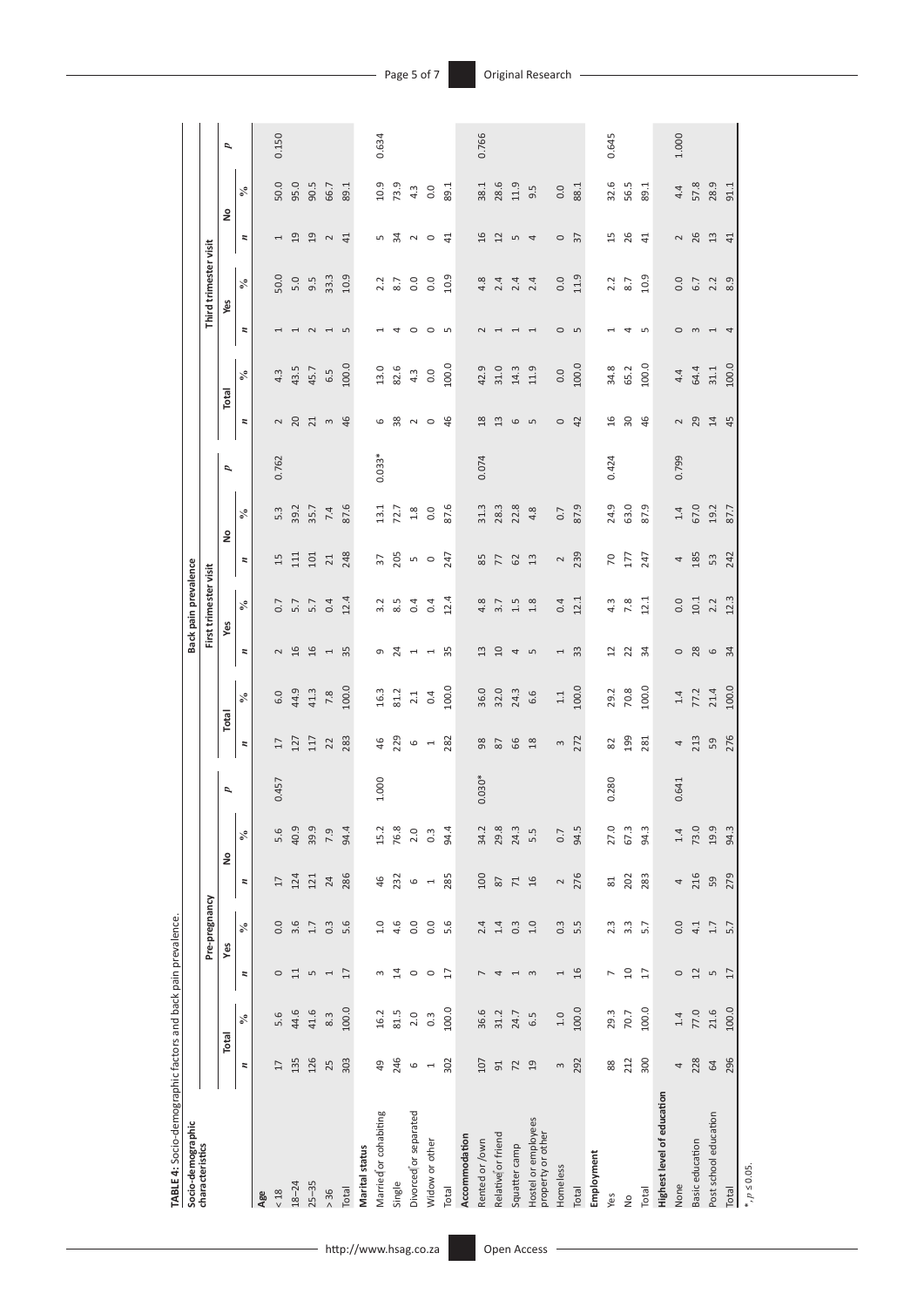as changes from pregnancy become more pronounced. In this study, 57.9% of women in the third trimester reported that they were unable to cope with the pain compared to only 19.7% at the first antenatal visit. Care should be taken in this interpretation because of the low number of women who partook in the third trimester, it does, however, highlight the negative impact back pain can have in pregnancy.

The low return rate (15%) of participants to the clinic for their third trimester visit shows the difficulty in performing pregnancy cohorts in developing countries. Women come to the city to work, fall pregnant and then return to the rural farm areas to deliver their babies. This impacts the ability to track the cohort through the gestational period. Access to adequate ANC care has been a strategy to address the fourth Millennium Development Goal to reduce child mortality. ANC care in developing countries has a major focus on reducing pregnancy-related mortality and morbidity, taking measures to make the gestational period as tolerable as possible for mothers and their families (Gorginzadeh et al. 2016). South Africa has made significant progress with regard to the improvement of maternal health and the reduction of maternal mortality in the last two decades (National Department of Health, Statistics SA, South African Medical Research Council & ICF 2017), yet more work is required.

Current management at PHC levels in SA has been ineffective with no conformity to guidelines (Major-Helsloot et al. 2014). This is one of the first studies, to our knowledge, that has investigated back pain in a pregnant cohort in SA. Despite the low prevalence of back pain in these pregnant women from a resource poor setting, further studies are necessary in similar and different contexts within SA to determine the impact of back pain in pregnancy and to assess other factors such as exercise.

## **Conclusion**

This study showed a low prevalence of back pain in pregnancy in a South African cohort of women attending a public ANC in a resource poor setting. As pregnancy duration increased, the ability to cope with the back pain decreased, highlighting that even if the prevalence is low, the disability for those who suffer from back pain in pregnancy is great.

### **Acknowledgements**

The authors would like to acknowledge C. W. Nare, C. Singh and D. Rajpal for their administration of the project and the nursing staff at the PHC. The authors would like to thank the study participants for giving their time to complete the surveys.

#### **Competing interests**

The authors declare no competing interests, financial or personal relationship that may have inappropriately influenced them in writing this manuscript.

### **Authors' contributions**

C.H., L.O'C., P.R., F.H., M.N.S., D.B., S.G., T.S.P.N. and N.G. all contributed to this research in terms of the criteria for authorship as outlined in the authorship policy and author contribution statement policies.

#### **Funding information**

The research was funded by the South African Medical Research Council (grant number DUT/MH1).

#### **Data availability**

De-identified data will be made available on request through application to Prof M. N. Sibiya, [nokuthulas@dut.ac.za.](mailto:nokuthulas@dut.ac.za)

### **Disclaimer**

The views expressed in this article are those of the authors and are not an official position of the institution or funder.

### **References**

- Abebe, E., Singh, K., Adefires, M., Abraha, M., Gebremichael, H. & Krishnan, R., 2014, 'History of low back pain during previous pregnancy had an effect on development of low back pain in current pregnancy attending antenatal care clinic of University of Gondar hospital, Northwest Ethiopia', *Research and Reviews: Journal of Medical Science and Technology* 3(3), 37–44.
- Ayanniyi, O., Sanya, A.O., Ogunlade, S.O. & Oni-Orisan, M.O., 2006, 'Prevalence and pattern of back pain among pregnant women attending ante-natal clinics in selected health care facilities', African Journal of Biomedical
- Beaucage-Gauvreau, E., Dumas, G. & Lawani, M., 2012, 'Trunk postural demands of occupational activities of some merchant pregnant women in Benin, West Africa', *Ergonomics* 55(10), 1218–1228. <https://doi.org/10.1080/00140139.2012.702790>
- Benatar, S., 2013 'The challenges of health disparities in South Africa', *South African Medical Journal* 103(3), 154–155.<https://doi.org/10.7196/SAMJ.6622>
- Bergström, C., Persson, M. & Mogren, I., 2016, 'Sick leave and healthcare utilisation in<br>women reporting pregnancy related low back pain and/or pelvic girdle pain at 14<br>months postpartum', *Chiropractic and Manual Therapie* [org/10.1186/s12998-016-0088-9](https://doi.org/10.1186/s12998-016-0088-9)
- Bolton, J.E. & Breen, A.C., 1999, 'The Bournemouth Questionnaire: A short-form comprehensive outcome measure. I. Psychometric properties in back pain patients', *Journal of Manipulative Physiological Therapeutics* 22(8), 503–510. Comprenditions...<br>patients', Journal of Manipulative Physiologicus<br>[https://doi.org/10.1016/s0161-4754\(99\)70001-1](https://doi.org/10.1016/s0161-4754(99)70001-1)
- Charpentier, K., Leboucher, J., Lawani, M., Toumi, H., Dumas, G.A. & Pinti, A., 2012, 'Back pain during pregnancy and living conditions – A comparison between<br>Beninese and Canadian women', *Annals of Physical and Rehabilitation Medicine*<br>55(3), 148–159.<https://doi.org/10.1016/j.rehab.2012.02.003>
- Crawford, O.J., 2007, 'The Nordic Musculoskeletal Questionnaire', *Occupational Medicine* 57(4), 300–301.<https://doi.org/10.1093/occmed/kqm036>
- Docking, R., Fleming, J., Brayne, C., Zhao, J., Macfarlane, G., Jones, G. on behalf of the Cambridge City over-75s Cohort Study Collaboration, 2011, 'Epidemiology of back pain in older adults: Prevalence and risk factors for back pain onset', *Rheumatology*  50(9), 1645–1653. <https://doi.org/10.1093/rheumatology/ker175>
- Dungumaro, E.W., 2008, 'Gender differentials in household structure and socioeconomic characteristics in South Africa', *Journal of Comparative Family Studies, Calgary* 39(4), 429–451.<https://doi.org/10.3138/jcfs.39.4.429>
- Fowkes, F.J.I., Draper, B.L., Hellard, M. & Stoové, M., 2016, 'Achieving development goals for HIV, tuberculosis and malaria in sub-Saharan Africa through integrated antenatal care: Barriers and challenges', *BMC Medicine* 14, 202. [https://doi.](https://doi.org/10.1186/s12916-016-0753-9) [org/10.1186/s12916-016-0753-9](https://doi.org/10.1186/s12916-016-0753-9)
- Gorginzadeh, M., Imani, F. & Safari, S., 2016, 'Pregnancy-related pelvic pain: A neglected field in developing countries', *Anesthesiology and Pain Medicine* 6(1), e35506. <https://doi.org/10.5812/aapm.35506>
- Geere, J.A., Bartram, J., Bates, L., Danquah, L., Evans, B., Fisher, M.B. et al., 2018, 'Carrying water may be a major contributor to disability from musculoskeletal disorders in low income countries: A cross-sectional survey in South Africa, Ghana and Vietnam', *Journal of Global Health* 8(1), 010406. [https://doi.org/10.7189/](https://doi.org/10.7189/jogh.08.010406) [jogh.08.010406](https://doi.org/10.7189/jogh.08.010406)
- Heuch, I., Heuch, I., Hagen, K. & Zwart, J., 2013, 'Body mass index as a risk factor for developing chronic low back pain: A follow-up in the Nord-Trøndelag Health Study', *Spine* 38(2), 133–139.<https://doi.org/10.1097/BRS.0b013e3182647af2>
- Hoy, D., Bain, C., Williams, G., March, L., Brooks, P., Blyth, F. et al., 2012, 'A systematic review of the global prevalence of low back pain', *Arthritis & Rheumatism* 64(6), 2028–2037.<https://doi.org/10.1002/art.34347>©